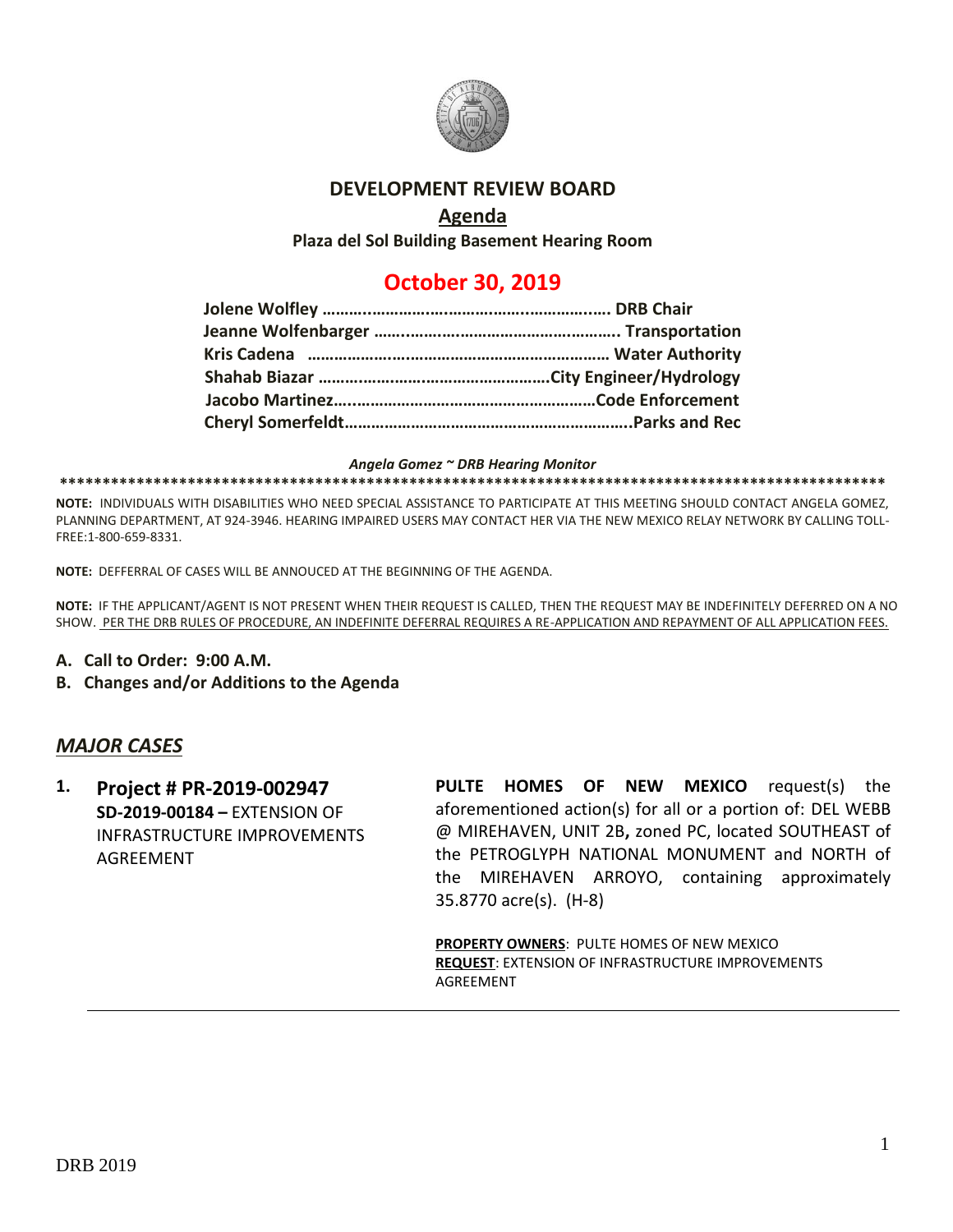| 2. | <b>Project #1011598</b><br>18DRB-70137 - VACATION OF PUBLIC<br>RIGHT-OF-WAY<br>18DRB-70138 - SIDEWALK VARIANCE<br>18DRB-70139 - SUBDIVISION DESIGN<br><b>VARIANCE FROM MINIMUM DPM</b><br><b>STANDARDS</b><br>18DRB-70140 - PRELIMINARY/<br><b>FINAL PLAT</b> | <b>BOB KEERAN, request(s) the aforementioned action(s) for</b><br>all or a portion of $lot(s)$ 17 & 18, $Block(s)$ 4, $Tract(s)$ 3,<br>NORTH ALBQ ACRES Unit 3, zoned PD (RD/5DUA), located<br>on VENTURA ST NE between SIGNAL AVE NE and ALAMEDA<br>BLVD NE, containing approximately 2 acre(s).<br>$(C-20)$<br>[Deferred from 5/16/18, 6/13/18, 7/18/18/, 8/8/18, 9/12/18, 10/24/18, 12/5/18,<br>12/19/18, 1/9/19, 1/23/19, 2/13/19, 2/27/19, 3/20/19, 4/17/19, 4/24/19, 6/5/19,<br>7/10/19, 8/7/19, 9/18/19].<br>DEFERRAL TO DECEMBER 11 <sup>TH</sup> AT THE APPLICANT'S REQUEST.                                                        |
|----|---------------------------------------------------------------------------------------------------------------------------------------------------------------------------------------------------------------------------------------------------------------|----------------------------------------------------------------------------------------------------------------------------------------------------------------------------------------------------------------------------------------------------------------------------------------------------------------------------------------------------------------------------------------------------------------------------------------------------------------------------------------------------------------------------------------------------------------------------------------------------------------------------------------------|
| 3. | Project #PR-2019-002651<br>(1000530)<br>SD-2019-00133 - VACATION OF RIGHT OF<br><b>WAY</b>                                                                                                                                                                    | TIERRA WEST LLC agent(s) for AIRPORT PARKING<br>request(s) the aforementioned action(s) for all or a portion<br>of SUNPORT BLVD SE west of UNIVERSITY BLVD SE<br>containing approximately 0.1609 acre(s). (M-15) ) [Deferred<br>from 8/21/19, 9/11/19, 10/2/19, 10/19/19]<br><b>PROPERTY OWNERS: R &amp; B LLC</b><br><b>REQUEST: VACATION OF A PORTION OF SUNPORT BLVD PUBLIC RIGHT-</b><br>OF-WAY                                                                                                                                                                                                                                          |
| 4. | Project #PR-2019-002677<br>SI-2019-00252 - SITE PLAN                                                                                                                                                                                                          | MODULUS ARCHITECTS, INC. agent(s) for CARLISLE<br><b>ASSOCIATES LP</b> request(s) the aforementioned action(s) for<br>all or a portion of TRACTS A & B CARLISLE & INDIAN<br>SCHOOL SUBDIVISION BEING A PART OF BLOCKS 16 & 17<br>AND A PART OF BLOCKS 14 & 15 NETHERWOOD PARK<br>SECOND FILING EXCLUDING PORTIONS OUT TO R/W, zoned<br>MX-M, located at the NEC of INDIAN SCHOOL RD NE and<br>CARLISLE BLVD NE, containing approximately 10.2 acre(s).<br>(H-16) [Deferred from 8/21/19, 8/28/19, 9/18/19, 10/23/19]<br>PROPERTY OWNERS: CARLISLE ASSOCIATES C/O ROSEN ASSOC MGMT<br><b>GROUP</b><br>REQUEST: 120,000+ SF RETAIL DEVELOPMENT |
| 5. | Project #PR-2019-002770<br>(PR-2019-001345)<br>SI-2019-00279 - SITE PLAN                                                                                                                                                                                      | DEKKER, PERICH, SABATINI agent(s) for DBG PROPERTIES<br>LLC request(s) the aforementioned action(s) for all or a<br>portion of TRACT RR-3-A-1 WESTLAND SOUTH TRACTS RR-<br>3-A-1 AND RR-3-A-2, zoned R-ML, located south of DENNIS<br>CHAVEZ BLVD SW and west of 98 <sup>th</sup> ST SW, containing<br>approximately 5.423 acre(s). (P-09) [Deferred from 9/11/19,<br>9/25/19, 10/23/19]<br>PROPERTY OWNERS: DBG PROPERTIES LLC<br><b>REQUEST: 156 UNIT MULITFAMILY DEVELOPMENT</b>                                                                                                                                                          |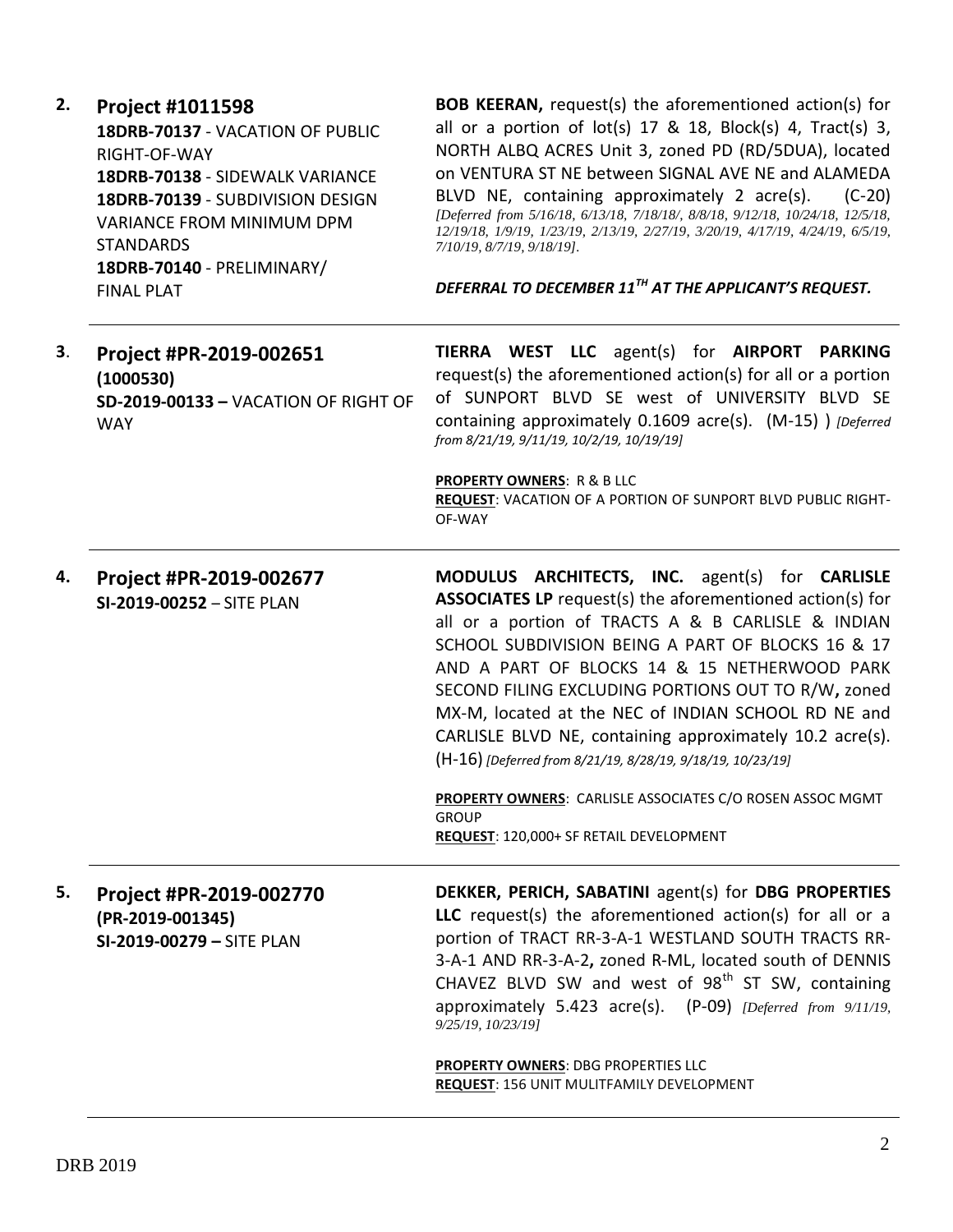**6. Project #PR-2018-001198 (1002942) VA-2019-00111** - WAIVER **SD-2019-00067** - VACATION OF PUBLIC EASEMENT **VA-2019-00113** – TEMPORARY DEFERRAL OF SIDEWALK **VA-2019-00143**- SIDEWALK WAIVER **SD-2019-00068** – PRELIMINARY PLAT

**PRICE LAND & DEVELOPMENT GROUP** agent(s) for **PV TRAILS ALBUQUERQUE, LLC** request(s) the aforementioned action(s) for all or a portion of TRACT 2 BULK LAND PLAT OF THE TRAILS UNIT 3A (BEING A REPLAT OF TRACTS 1 THRU 8, OS-1 & OS-2 THE TRAILS UNIT 3 & TRACT 12 THE TRAILS UNIT 2) (TO BE KNOWN AS CATALONIA)**,** zoned R-1B & R-1D, located at west of WOODMONT AVE NW and south of PASEO DEL NORTE, containing approximately 20.2878 acre(s). (C-9)*[Deferred from 4/24/19, 6/19/19, 7/24/19, 8/14/19, 8/21/19, 9/18/19, 10/23/19]*

**PROPERTY OWNERS**: WOODMONT PASEO LLC **REQUEST**: DEVELOPMENT OF A 78 RESIDENTIAL LOT SUBDIVISION

### *MINOR CASES*

| 7. | Project #PR-2018-001198<br>SI-2019-00348 - EPC SITE PLAN FINAL<br>SIGN-OFF   | <b>CONSENSUS PLANNING</b><br>agent(s) for $PV$<br><b>TRAILS</b><br>ALBUQUERQUE LLC request(s) the aforementioned<br>action(s) for all or a portion of TRACTS 1 AND TRACT 2,<br>BULK LAND PLAT OF THE TRAILS, UNIT 3A, zoned R-1B and<br>R1-D, located on WOODMONT AVE NW, between the<br>PETROGLYPH NATIONAL MONUMENT and PASEO DEL<br>NORTE, containing approximately 20.5 acre(s). (C-8)[Deferred<br>from 10/23/19]<br>PROPERTY OWNERS: PV TRAILS ALBUQUERQUE LLC<br>REQUEST: EPC SITE PLAN SIGN-OFF (SI-2018-00283) |
|----|------------------------------------------------------------------------------|------------------------------------------------------------------------------------------------------------------------------------------------------------------------------------------------------------------------------------------------------------------------------------------------------------------------------------------------------------------------------------------------------------------------------------------------------------------------------------------------------------------------|
| 8. | Project # PR-2019-002029<br>SD-2019-00191 #-PRELIMINARY/FINAL<br><b>PLAT</b> | ARCH + PLAN LAND USE CONSULTANTS agent(s) for MARY<br>ANNE PILS request(s) the aforementioned action(s) for all<br>or a portion of: LOT(S) 3-A & 4-A, BLOCK 4, SANTA FE<br>ADDITION, zoned R-1A, located at 805 SANTA FE between<br>$8th$ STREET and $9th$ STREET, containing approximately 0.1654<br>$\arccos(5)$ . (K-13)                                                                                                                                                                                            |
|    |                                                                              | <b>PROPERTY OWNERS: MARYANNE PILS</b><br><b>REQUEST: LOT LINE RE-ALIGNMENT</b>                                                                                                                                                                                                                                                                                                                                                                                                                                         |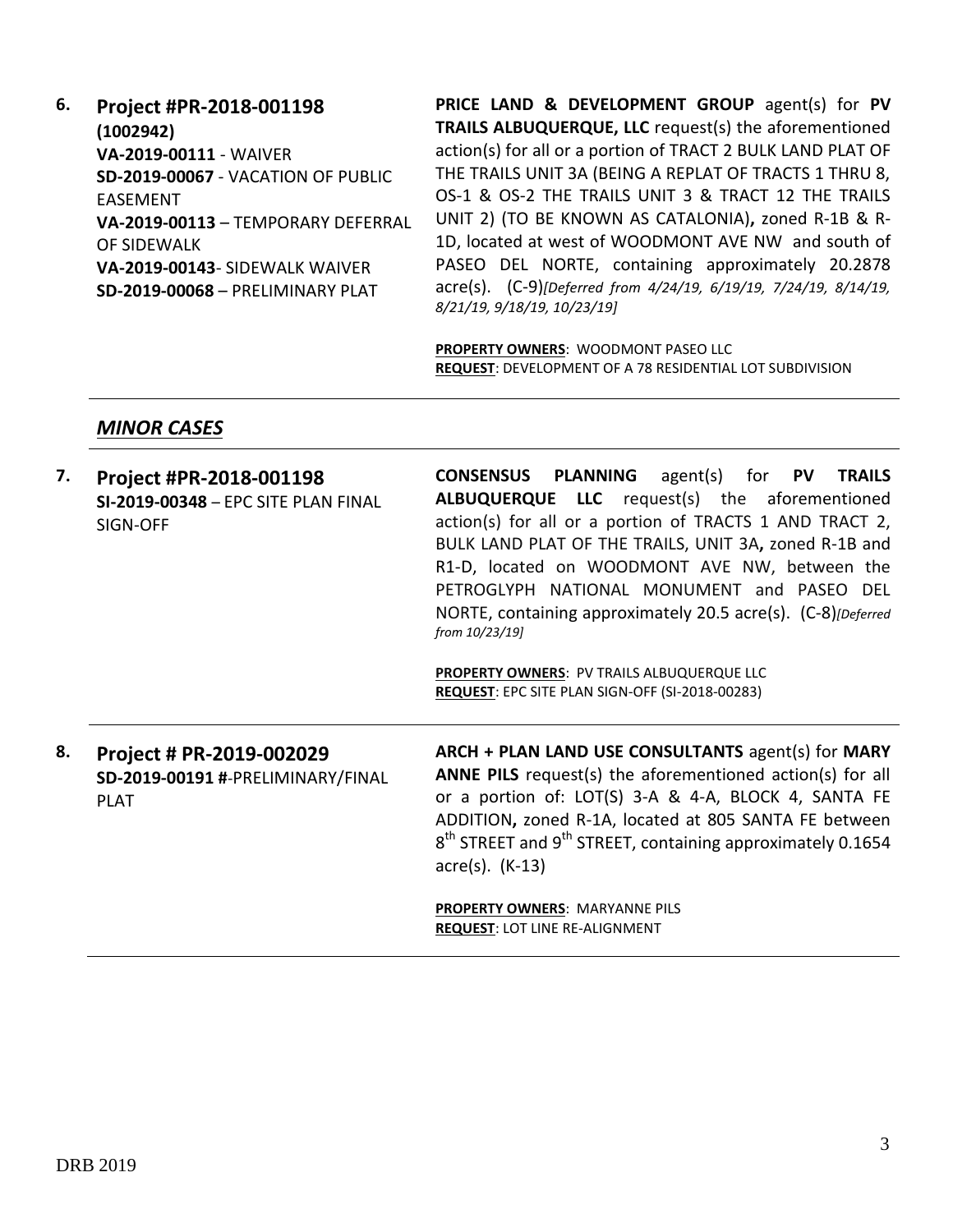| 9.  | Project #PR-2018-001225<br>SD-2019-00155 - PRELIMINARY/FINAL<br><b>PLAT</b>                             | ARCH + PLAN LAND USE CONSULTANTS agent(s) for KIRK<br>AND JOYCE WESSELINK request(s) the aforementioned<br>action(s) for all or a portion of TRACT 493, TOWN OF<br>ATRISCO GRANT UNIT 7, zoned R-1C, located on 1119 86 <sup>TH</sup><br>ST SW between SAGE RD SW and SAPPHIRE ST SW<br>containing approximately 4.89 acre(s). (M-9) [Deferred from<br>8/28/19, 9/11/19]<br>PROPERTY OWNERS: WESSELINK KIRK A & JOYCE D<br><b>REQUEST: SUBDIVIDE 1 LOT INTO 5 LOTS</b>                                                                                                                                                                                                                |
|-----|---------------------------------------------------------------------------------------------------------|---------------------------------------------------------------------------------------------------------------------------------------------------------------------------------------------------------------------------------------------------------------------------------------------------------------------------------------------------------------------------------------------------------------------------------------------------------------------------------------------------------------------------------------------------------------------------------------------------------------------------------------------------------------------------------------|
| 10. | Project #PR-2019-002811<br>SD-2019-00158 - PRELIMINARY/FINAL<br><b>PLAT</b><br>VA-2019-00288 - WAIVER   | RICHARD CHAVEZ request(s) the aforementioned action(s)<br>for all or a portion of LOTS 7-10 BLOCK 44 PEREA ADDITION,<br>zoned R-1A, located at NEC of 15 <sup>th</sup> ST NW and GRANITE AVE<br>NW, containing approximately 0.32 acre(s). (J-13) [Deferred<br>from 9/11/19, 9/25/19, 10/2/19, 10/23/19]<br>PROPERTY OWNERS: CHAVEZ RICHARD GERARD<br><b>REQUEST: REPLAT 4 LOTS INTO 2 AND S/W WAIVER</b>                                                                                                                                                                                                                                                                             |
| 11. | Project #PR-2018-001695<br>(1003445)<br>SD-2019-00167 - AMENDMENT TO<br><b>INFRASTRUCTURE LIST (IL)</b> | HUITT-ZOLLARS agent(s) for NOVUS PROPERTIES LLC -<br>MICHAEL MONTOYA request(s) the aforementioned<br>action(s) for all or a portion of TRACTS A2B of PLAT OF<br>TRACTS A2A & A2B FOUNTAIN HILLS PLAZA SUBDIVISON<br>AND TRACTS B, C, E & F PLAT OF FOUNTAIN HILLS PLAZA<br>SUBDIVISION, zoned NR-C, located on NUNZIO AV NW,<br>north of PASEO DEL NORTE NW and west of EAGLE RANCH<br>RD NW, containing approximately 4.6606 acre(s). (C-12)<br>[Deferred from 9/18/19, 9/25/19, 10/2/19, 10/9/19, 10/16/19, 10/23/19]<br>PROPERTY OWNERS: NOVUS PROPERTIES<br><b>REQUEST:</b><br>REMOVAL<br>OF<br><b>INTERNAL</b><br><b>SIDEWALKS</b><br><b>FROM</b><br><b>INFRASTRUCTURE LIST</b> |

# *SKETCH PLAT*